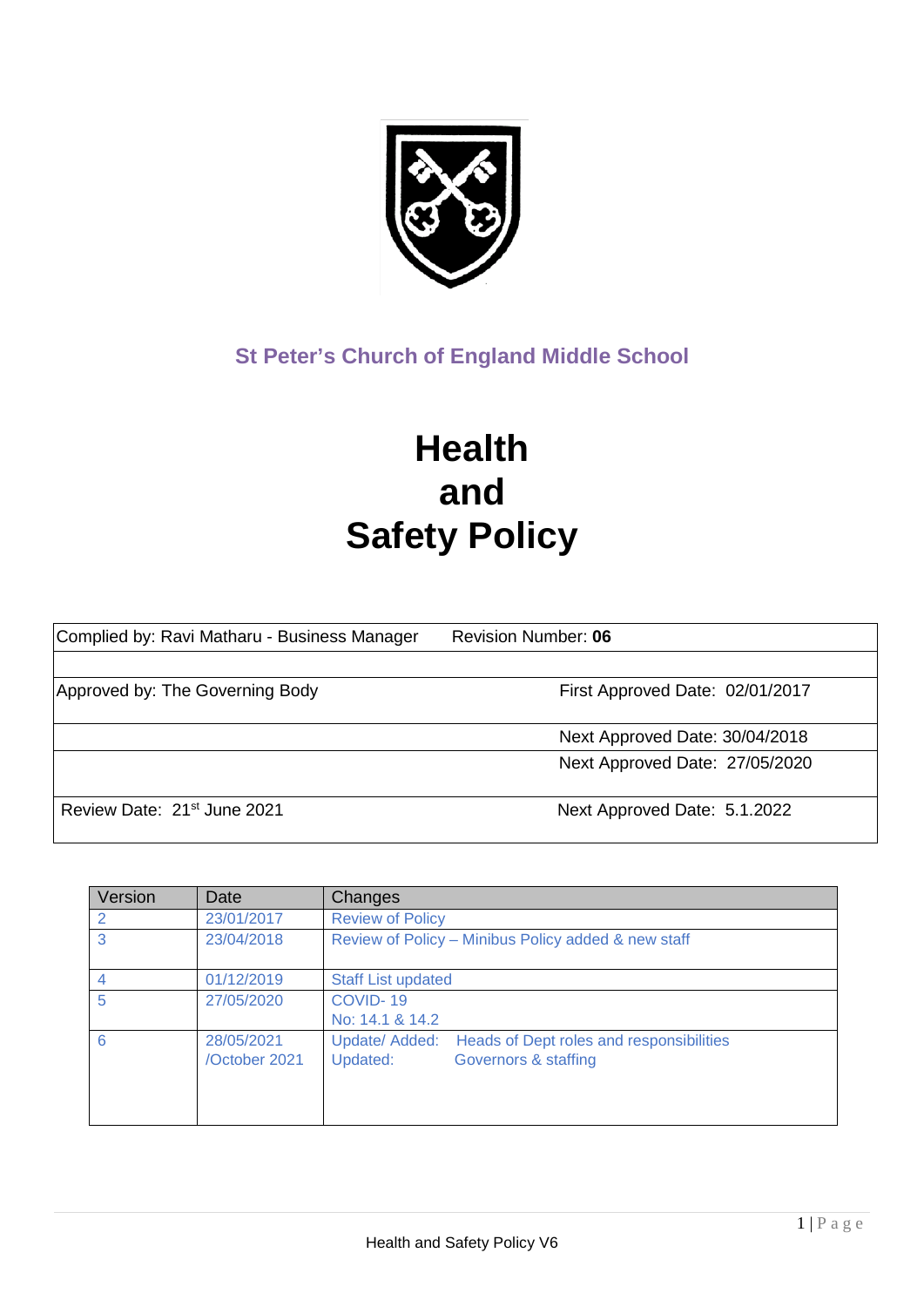#### **Contents**

| 2.1.1 |  |
|-------|--|
| 2.1.2 |  |
|       |  |
|       |  |
|       |  |
|       |  |
|       |  |
|       |  |
|       |  |
|       |  |
|       |  |
|       |  |
|       |  |
|       |  |
|       |  |
|       |  |
|       |  |
|       |  |
|       |  |
|       |  |
|       |  |
|       |  |
|       |  |
|       |  |
|       |  |
| 14.1  |  |
|       |  |
|       |  |
|       |  |
|       |  |
|       |  |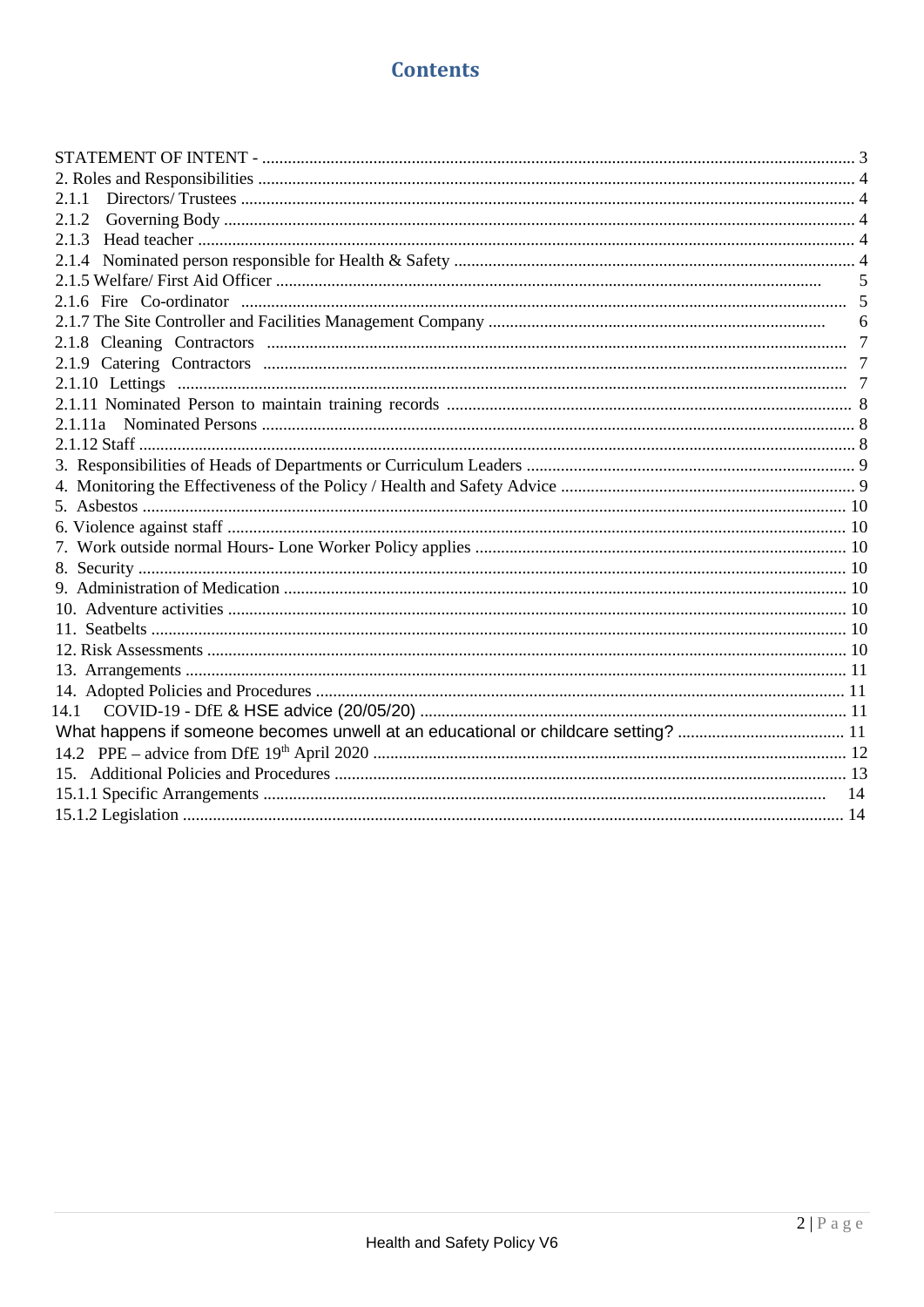# **STATEMENT OF INTENT -**

The Governing Body is committed to providing and maintains a safe and healthy environment for staff, students and visitors to The School, by creating a positive ethos in which everyone has a proactive view towards Health and Safety issues.

The Governing Body will implement a safety management system that will comply with all the relevant legislation, but particularly:

The Health & Safety at Work Act 1974 Regulatory Reform (Fire Safety) Order 2005 Management of Health and Safety at Work Regulations 1999

*They will make certain that adequate training and resources are made available to allow staff to gain experience and become competent to implement and maintain the pertinent legislation. Where necessary the governing Body will seek specialist advice to determine the risks to health and safety in the establishment and the precautions required to deal with them. They will ensure that suitable and sufficient Risk Assessments have been carried out and that significant findings are recorded and the results are made known.* 

*The Governors shall ensure so as reasonable practicable, that The Academy is maintained in a condition that is safe and without risk to health and that access and egress from The Academy is similarly safe and without risk. They will make sure that safe systems of work are in place so that no hazard arises from the proper use, handling, storage and transportation of equipment and substances.* 

*In order to comply with the Provision and Use of Work Equipment Regulations 1998, The Governors will ensure that work equipment is suitable for the purpose for which it is provided, maintained in good order and inspected, where appropriate, by a Competent Person. They will ensure that adequate Health and Safety information is available and that sufficient training and supervision is given.* 

*The Governing Body shall ensure, so far as reasonably practicable that the Health and Safety of persons not in their employ is not placed at risk whilst on the premises or arising as a result of our activities.* 

*The organisation and arrangements of the Health & Safety policy shall include consultation between management and employees in accordance with the Health & Safety (Consultation with Employees) Regulations 1996.* 

*The policy will be part of a controlled system that will audit and review The Academy and the arrangements for health and safety detailed in this document on an Annual basis. This monitoring shall be both active and reactive to determine immediate and underlying causes of failing. Performance will be measured against agreed standards to establish when and where improvements are needed.* 

*All Staff have a legal duty under the Health & Safety at Work Act 1974 and under the Management if Health & Safety at Work Regulations 1999 not to knowingly or recklessly misuse or interfere with items provided for their health and safety. Further they have a duty to report without delay, any working situation that might present a serious and imminent danger or any shortcomings in Health & Safety arrangements.* 

*All Staff have Legal Duty under the Health & Safety at Work Act 1794, to take care of their own health, safety and welfare whilst at work, and that of others who may be affected y their acts or omissions.* 

*Whilst this policy is directly addressing The Academy and its Safety Management System, it is the position of the Governing Body that the Oxford Diocesan Schools Academy Trust Level Health and Safety Policy is also adopted as the Group Safety Policy for educational establishments.* 

Approved by J Whitehorn **Date 5th January 2022** 

**Jane Whitehorn Chair of Governors**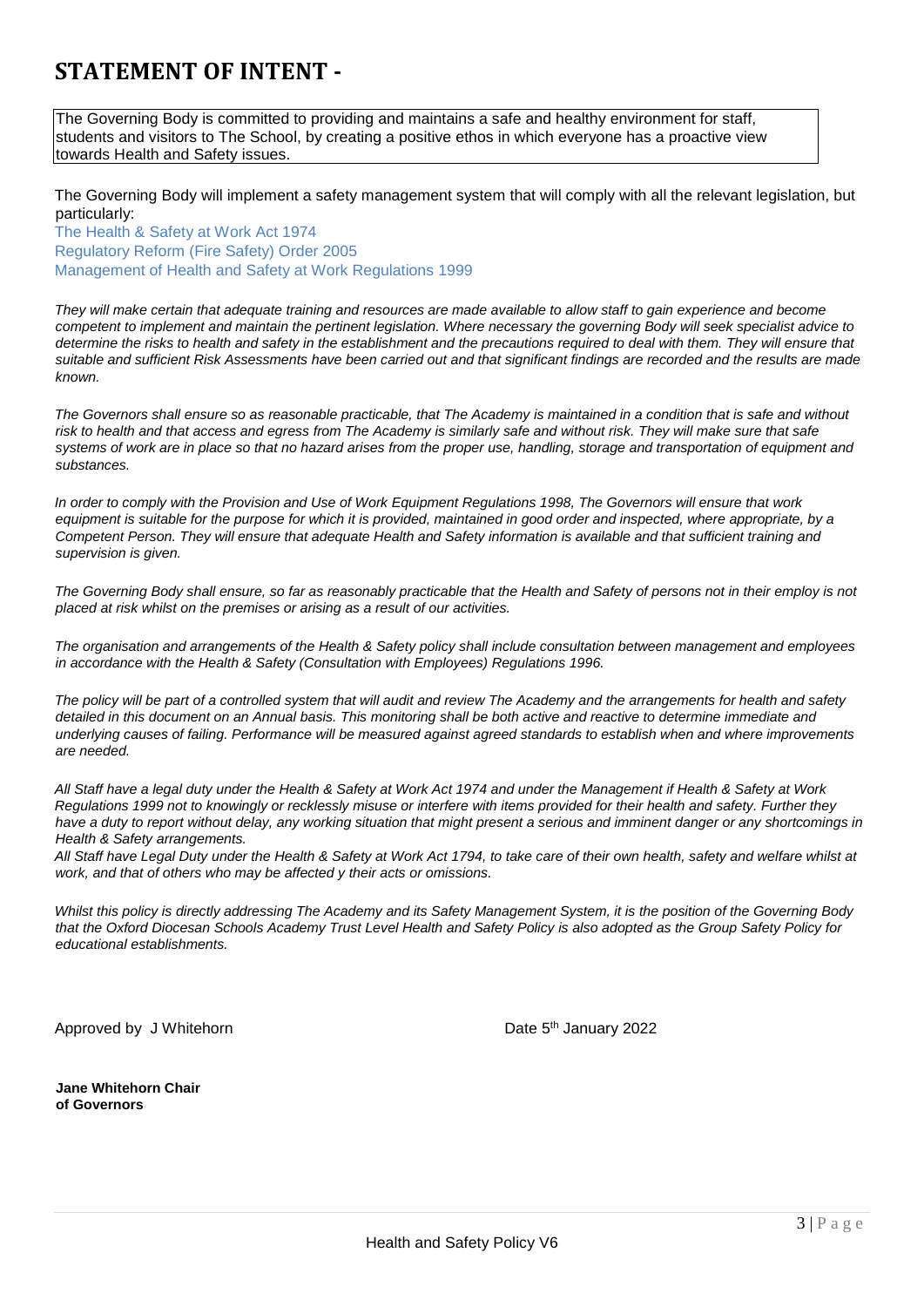# **2. Roles and Responsibilities**

#### **2.1.1 Directors/ Trustees**

- Overall responsibility for all legal duties with regards to Health & Safety
- To appoint a competent person who will ensure that all safety legislation, procedures, training and monitoring are adhered to

#### **2.1.2 Governing Body**

- Inform the Board of Directors if the Governors are unable to take the necessary action to deal with a hazard
- Will, through the Governing Body Committee, provide support to the Safety Manager, Nominated person responsible for H&S and the Facilities Manager with regard to site specific safety
- Will support the Head teacher in the implementation of this policy

#### **2.1.3 Head teacher**

- Will take a lead role in supporting the implementation of this policy document
- To make certain that the necessary resources are given to ensure that the policy and any appendices are implemented
- Make recommendations to the Governors based on the nominated persons reports on ways to improve Health & Safety standards
- Consult and involve both Governors and Trade Union Representatives in all matters relating to the health, safety and welfare of the staff and students
- Oversee and support the activities of the person nominated with Health & safety responsibility
- To ensure induction training to all new members of staff and all training needs of both new and existing staff are assessed, relevant training is provided and a record of these is kept.
- To include health and safety items in the annual reports to the Governing Body
- To keep abreast of the changes in the Borough's Corporate Health and Safety Policy or The Oxford Diocese Schools Trust and Codes of Practice and pass on the information to the staff concerned.

#### **2.1.4 Nominated person responsible for Health & Safety**

- Overall responsibility for Health & Safety within The Academy with support from the Head teacher
- Ensure staff have access to this policy
- Monitor the effectiveness of the Health & Safety policy, safety procedures and practices in relation to The Academy and its premises
- Ensure the Academy is aware of its statutory and recommended Codes of Practice
- Where appropriate maintain contract with HSE, LA, OCC and any other relevant body
- Interpreting and keeping Governors and Staff informed of all new and developing legislation and other standards including dissemination of advice and information.
- Advising where improvement in Health & Safety standards are appropriate
- Arranging for regular H&S inspections, which cover buildings, equipment, services and fire arrangement to ensure conformity with regulations and safety policy
- Arranging for maintenance of statutory safety records in addition to health & safety records required by The Academy
- Advising on possible hazards when considering the introduction of new machinery, new materials or processes or changes in existing ones
- Oversee Facilities Management, Catering, Grounds, Lettings and Cleaning contracts
- Liaise with the Facilities Management Company and other contractors to ensure that any piece of work equipment supplied by a third party with the intended use by The Academy Staff conforms to the Provision and use of Work Equipment Regulations 1998.
- Ensure appropriate Risk Assessments have been carried out by a competent person and results known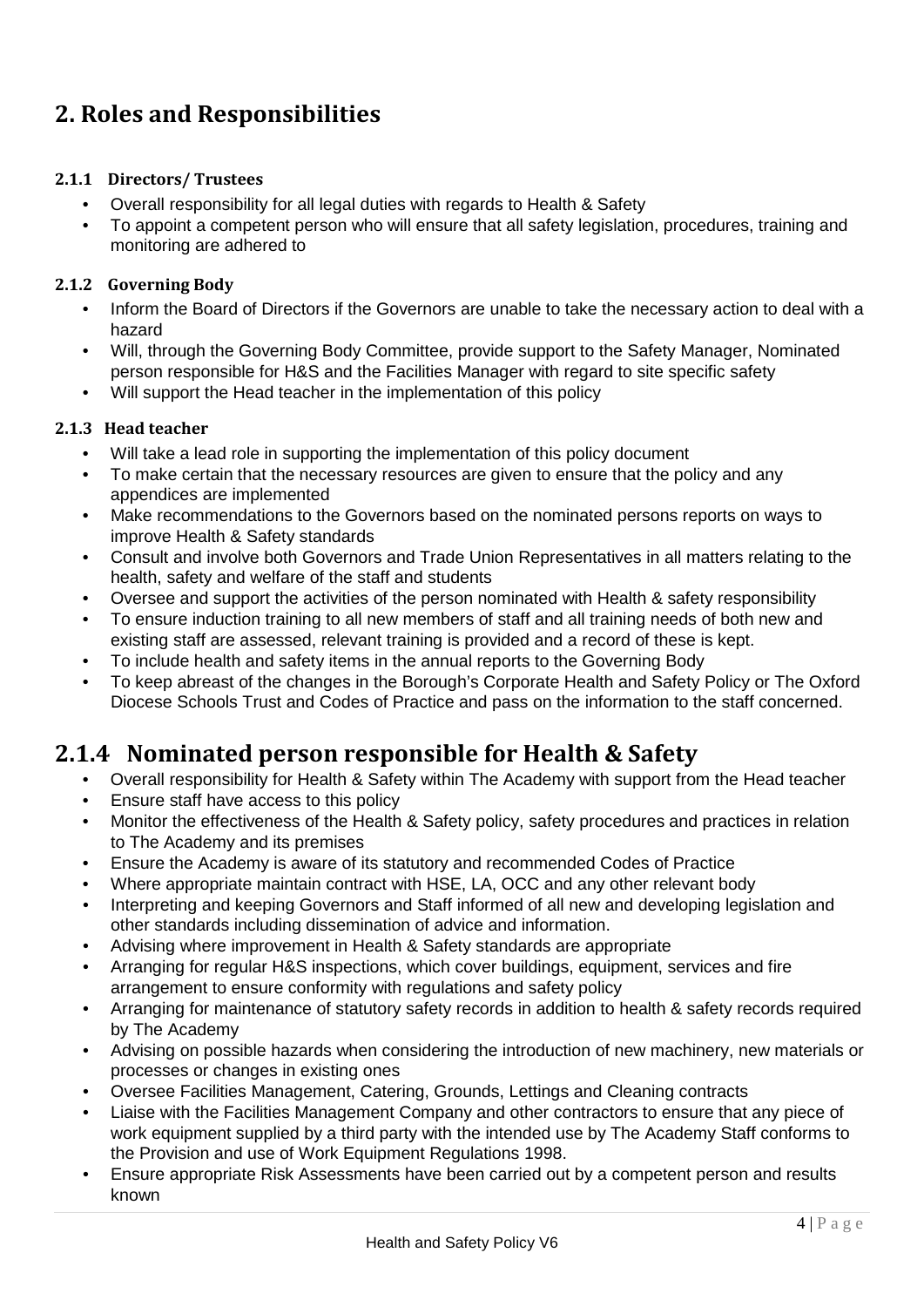- Overseeing and reviewing accident investigations and reporting to the Health & Safety Executive under the Reporting of injuries Disease and Dangerous Occurrences Regulations (RIDDOR) as necessary
- Ensure where necessary the appointment of competent persons in accordance with legislation
- Advising staff of their responsibilities for accident prevention and avoidance of health hazards
- Ensure nominated person keeps records of all Safety training
- Arranging for provision of written safe systems of work
- Arranging for provision of protective personal equipment based on risk assessments required by the Person Protective Equipment at Work Regulations 1992
- Ensuring the provision of First Aid, Fire and Emergency procedures requirements
- Will oversee the person nominated for the lead role in First Aid
- Will oversee the conduct of a First Aid assessment of need
- Will oversee the activities of the person nominated for the lead role in a fire
- Ensuring that all risk assessments required by legislation are carried out by competent staff
- Will oversee the risk assessment from other teaching staff including PE, DT, ICT, Art, Food Technology, Science etc.
- To liaise with Staff who are given access to or work within premises of other organisations to ensure that none of the activities undertaken will put the health, safety or welfare of The School Staff or others at risk. Ensure suitable and sufficient risk assessments have been made and the school is aware of their findings
- Will arrange for provision of written procedures for contractors
- Will oversee and agree to all Lettings in regard to safety and use of building/s
- Will work alongside EVC Officer with regard to ensuring that all safety checks and mandatory documentation is completed for external trips and visits.
- Identifying Health and Safety training needs and advise appropriately;  $\circ$  Training to be provided for Induction of new employees  $\circ$  Repeated at regular intervals  $\circ$  On transfer or promotion to new duties  $\circ$  On introduction of new technology  $\circ$  On changes to systems of work  $\circ$  When a risk assessment identifies, a training need

#### **2.1.5 Welfare/ First Aid Officer**

- Take lead role in all matters relating to first aid
- Assist in conducting a first aid assessment of need
- Identify the level of first aid cover required
- Ensure that first aid training needs are identified and appropriate training sought
- Make sure that first aid boxes are sufficient in number
- Establish first aid boxes in appropriate locations
- Ensure that first aid boxes are appropriate for likely risk
- Keep first aid boxes correctly stocked with appropriate dressings etc. and ensure they are in date
- Maintain all statutory records are up to date
- Inform Staff of any health matters relevant to both staff and students

EpiPen's, when needed, are kept in the Medical Room unless a request for students to carry their own medication form has been completed by parents, when the Epipen will be carried by the pupil. The list of staff trained in their use is retained on the school MIS system. A list of all students with allergies and a photograph is displayed in the staff room and on the central medical file in the school office. These are updated as and when a child's condition dictates. They will always be carried on off-site activities by a person trained to administer the Epipen who must remain in close proximity to the child in question

#### **2.1.6 Fire Co-ordinator**

• Take a lead role in all matters relating to fire with the School and work with Competent Fire Person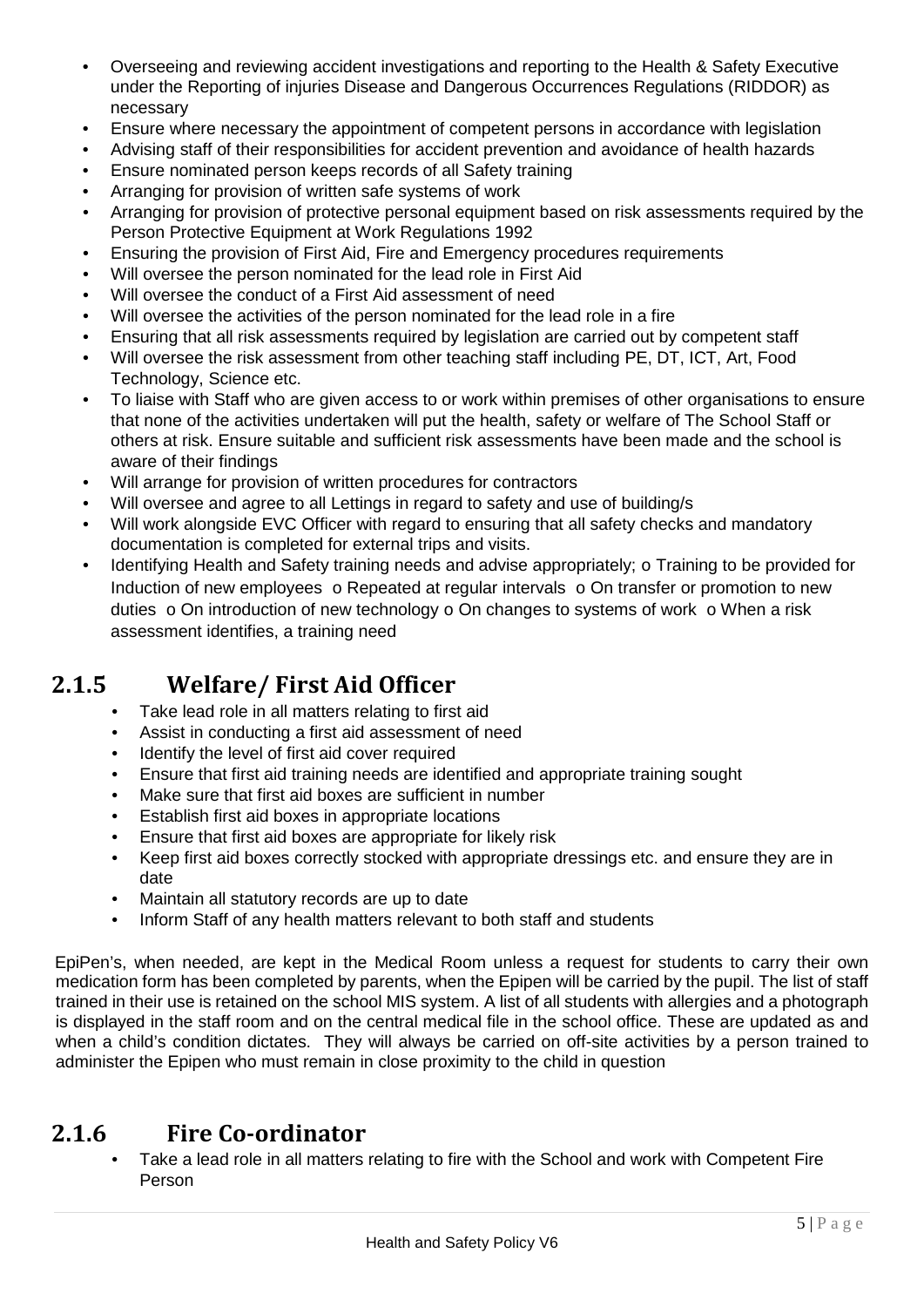- Conduct a suitable and sufficient assessment of risk from Fire in accordance with Regulatory Reform (Fire Safety) Order 2005
- Ensure that the fire procedure is clearly displayed throughout the premises
- Make the results of assessment known to the relevant persons
- Draw up an emergency action plan as a result of the risk assessment
- Be responsible for ensuring that fire evacuation practice drills are conducted
- Be responsible for record keeping of practice drills
- Review all fire safety matters on a regular basis
- Where necessary will liaise with the fire authorities or other competent bodies
- Will oversee Senior Fire Warden and ensure all fire wardens carry out their checks and have appropriate training.
- A Personal Emergency Evacuation Plan will be completed for any individuals with short- or longterm impairment

### **2.1.7 Facilities Management**

- Must be aware of their duties under this policy
- To support the School in meeting its statutory duties
- Ensure they undertake reasonable care of themselves and others who may be affected by their acts or omissions
- No-one employed by contractors or sub- contractors intentionally or recklessly interferes with or misuses anything provide in the interest of Health & Safety
- All accidents, dangerous occurrences and near misses re reported immediately to both The School and to the contractors in accordance with local codes of practice
- Be fully conversant with any fire procedures applicable to the area in which they are working
- Will assist with the safety or buildings including external fixtures and fittings and all sports, playground and grassed areas
- Ensuring that all current and new equipment and substance meet statutory requirements
- Check with the nominated person responsible for H&S that any piece of work equipment supplied by a third party intended to use by the School Staff conforms to the Provision and use of Work Equipment Regulations 1998
- Ensure the appropriate risk assessments have been carried out and the results known and shared
- Any remedial action is carried out in a timely and reasonable manner and any unsafe equipment is safely immobilised
- Oversee the work of any contractors or sub-contractors which come under the control the Caretaker and are engaged on any building or maintenance work within the School grounds
- Ensure that all Contractors which come under the control of the Caretaker are made aware of the safety procedures and hazards applicable to the areas in which they work
- Review Safe Systems of Work of all Contractors that come under the control of the Caretaker to make sure that all work undertaken is carried out appropriately
- Assume responsibility for all cleaning activities carried out by contracted agency within the school including the production of COSHH risk assessments, where appropriate
- Produce risk assessments for all PPE used by them or any staff reporting to them
- Write and maintain Manual Handling risk assessments in accordance with the appropriate legislation
- Record risk assessments for all works that carry a significant risk of injury and ensure these are available for inspection
- Ensure all Firefighting detection systems and alarms are regularly inspected and tested and a log of the same retained
- Ensure all emergency lighting is regularly tested and inspected and a log of the same retained
- See that all inspections and statutory requirements are met under the relevant legislation covering maintenance of the site and that, in so far as reasonably practicable, any risk to those who may be affected is reduced or removed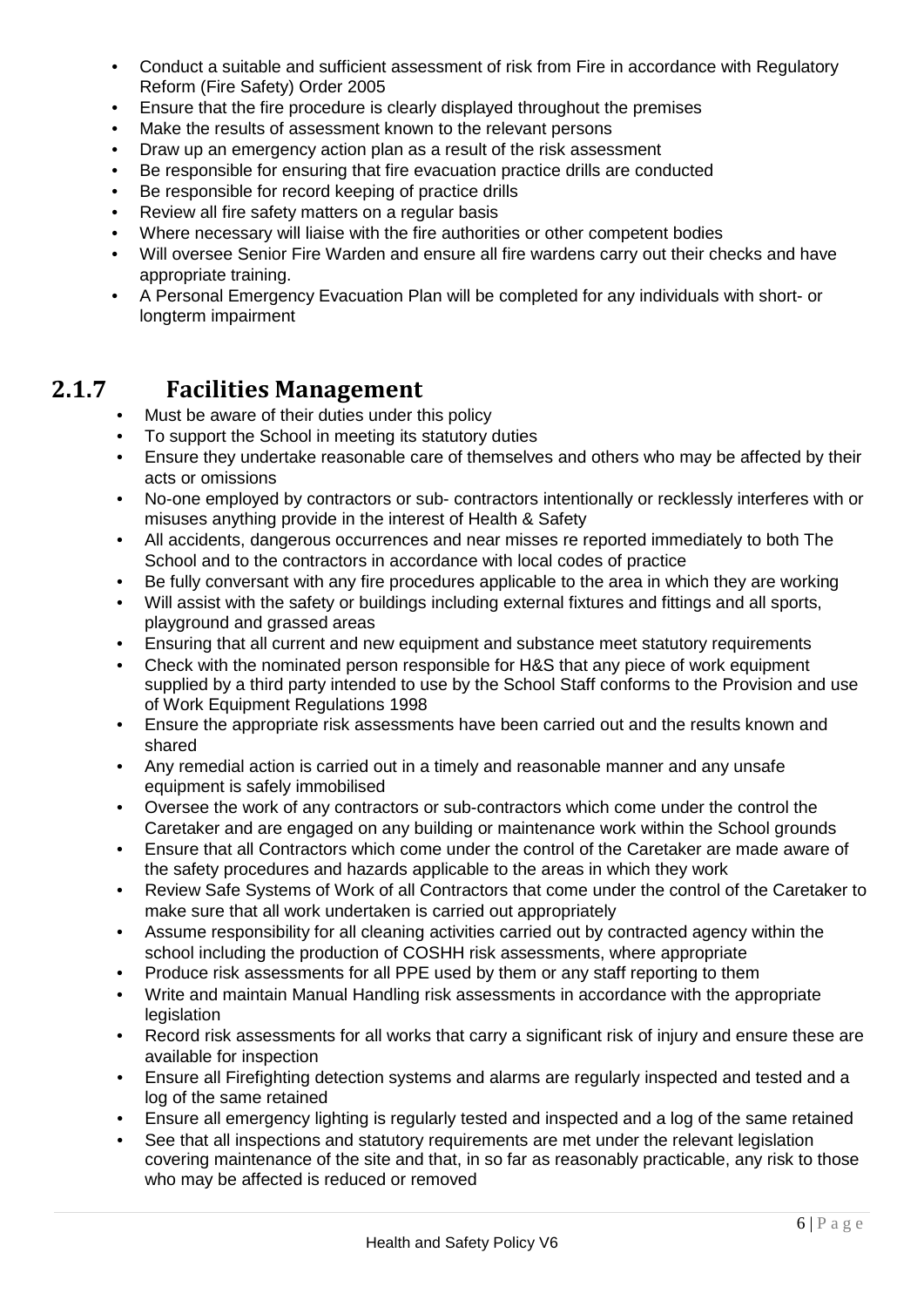# **2.1.8 Cleaning Contractors**

- Must be aware of their duties under this policy
- To co-operate with The School in meeting its statutory duties
- Ensure they undertake reasonable care of themselves and others who may be affected by their acts or omissions
- No-one intentionally or recklessly interferes with or misuses anything provided in the interest of Health & Safety
- All accidents, dangerous occurrences and near misses re reported immediately to both the School and to the Cleaning Contractor
- Be fully conversant with any Fire procedures applicable to the area in which they are working
- Produce risk assessments for all PPE used by them or any staff reporting to them
- All equipment provided for personal safety shall be used and maintained in a condition fir for that use and any defects reported immediately
- Assume responsibility for all cleaning activities defined by the contract within the School including the production of COSHH and Manual Handling risk assessments where appropriate
- Ensuring that all current and new equipment and substances which come under the cleaning contract's control meets statutory requirements
- Where a member of Staff identifies any condition which, in their opinion, is hazardous, the situation will be reported immediately to their supervisor and to the Facilities Management Company

# **2.1.9 Catering Contractors**

- Must be aware of their duties under this policy
- To cooperate with the School in meeting its statutory duties
- Ensure they undertake reasonable care of themselves and other who me be affected by their acts or omissions
- No one intentionally or recklessly interferes with or misuses anything provided in the interest of Health & Safety
- All accidents, dangerous occurrences and neat misses are reported immediately to both The School and to the Catering Contractor
- Be fully conversant with any fire procedures applicable to the area in which they are working
- Produce risk assessments for all PPE used by them or any staff reporting to them
- All equipment provided for personal safety shall be used and maintained in a condition for that use and ay defects reported immediately
- Assume responsibility for all service catering activities defined by the contract within The School including the production of COSHH and Manual Handling risk assessments, where appropriate
- Ensuring that all current and new equipment and substances which come under the catering contract's control meets statutory requirements
- Where a member of Staff identifies any condition, which, in their opinion, is hazardous, the situation will be reported immediately to their supervisor and to the Site Controller.

# **2.1.10 Lettings**

- Must be aware of their duties under this policy
- To cooperate with the School in meeting its statutory duties
- Ensure they undertake reasonable care of themselves and other who me be affected by their acts or omissions
- No one intentionally or recklessly interferes with or misuses anything provided in the interest of Health & Safety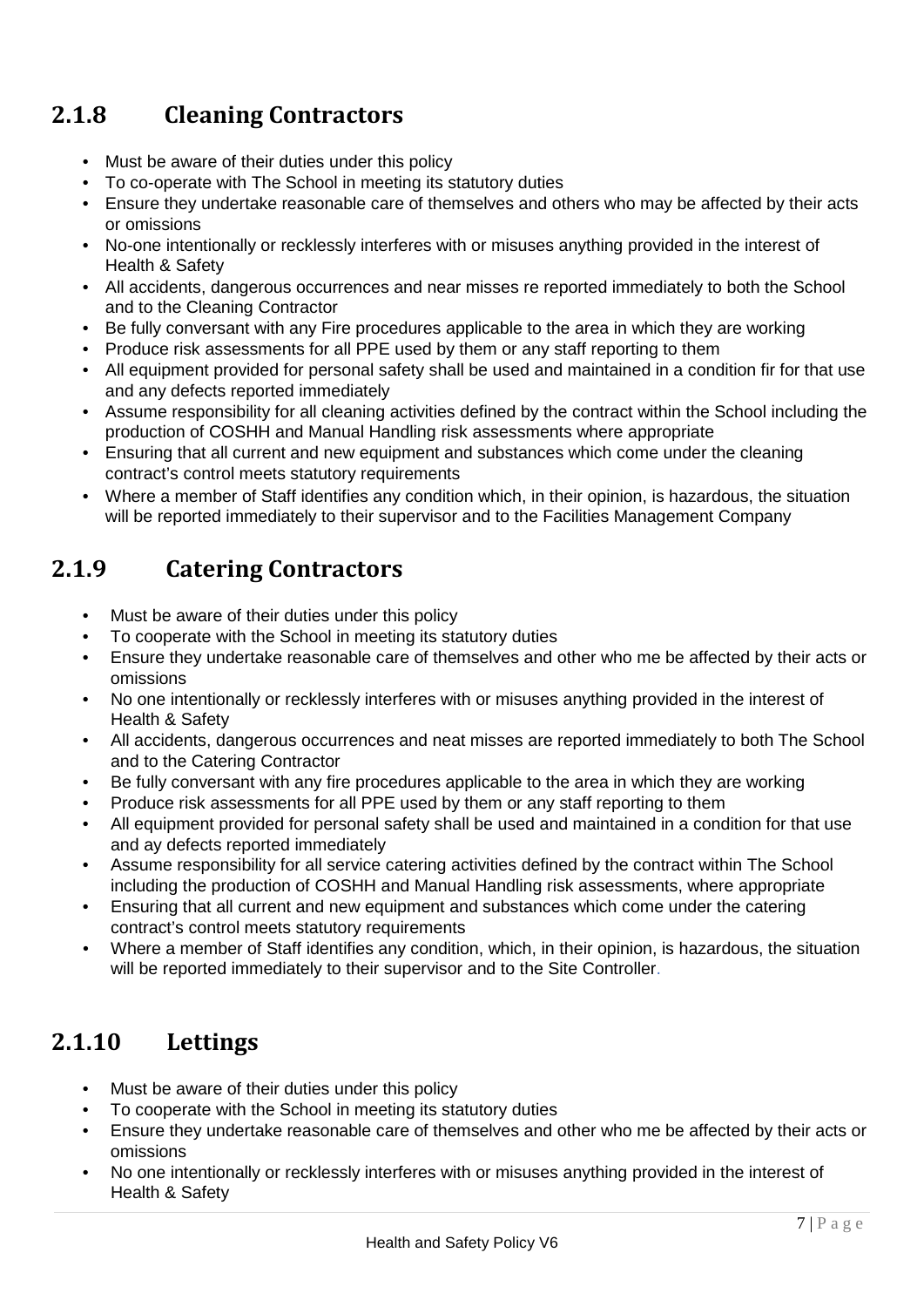- All accidents, dangerous occurrences and neat misses are reported immediately to both The School and to the Site Controller
- Be fully conversant with any fire procedures applicable to the area in which they are working
- Produce risk assessments for all PPE used by them or any staff reporting to them
- All equipment provided for personal safety shall be used and maintained in a condition for that use and ay defects reported immediately
- Assume responsibility for all service catering activities defined by the contract within The School including the production of COSHH and Manual Handling risk assessments, where appropriate
- Ensuring that all current and new equipment and substances which come under the catering contract's control meets statutory requirements
- Where a member of Staff identifies any condition, which, in their opinion, is hazardous, the situation will be reported immediately to their supervisor and to the Site Controller

#### **2.1.11 Nominated Person to maintain training records**

Ensure all records of training relating to Health & Safety are maintained and kept up to date

#### **2.1.11a Nominated Persons**

| $\Omega$ |              |  |
|----------|--------------|--|
|          |              |  |
|          |              |  |
| $\Omega$ |              |  |
|          |              |  |
|          |              |  |
|          |              |  |
|          | Ravi Matharu |  |

# **2.1.12 Staff**

Staffs have a duty under the Health and Safety at Work etc Act 1974 to co-operate with the Head teacher to ensure this policy is implemented. They must use equipment in a safe manner and in accordance with the information, instruction and training given and take all reasonable steps to ensure health and safety of those affected by their activities. The Head teacher welcomes suggestions from staff for improving health and safety within the school.

Staff are expected to check equipment and classroom regularly and report their findings to their Head of Department**.** 

- Must be aware of their duties under this policy
- To cooperate with the School in meeting its statutory duties
- Ensure they undertake reasonable care of themselves and other who me be affected by their acts or omissions
- Undertake relevant safety training as required by The School and adhere to it at all times
- No one intentionally or recklessly interferes with or misuses anything provided in the interest of Health & Safety
- All accidents, dangerous occurrences and neat misses are reported immediately to both The School
- Be fully conversant with any fire procedures applicable to the area in which they are working
- All equipment provided for personal safety shall be used and maintained in a condition for that use and ay defects reported immediately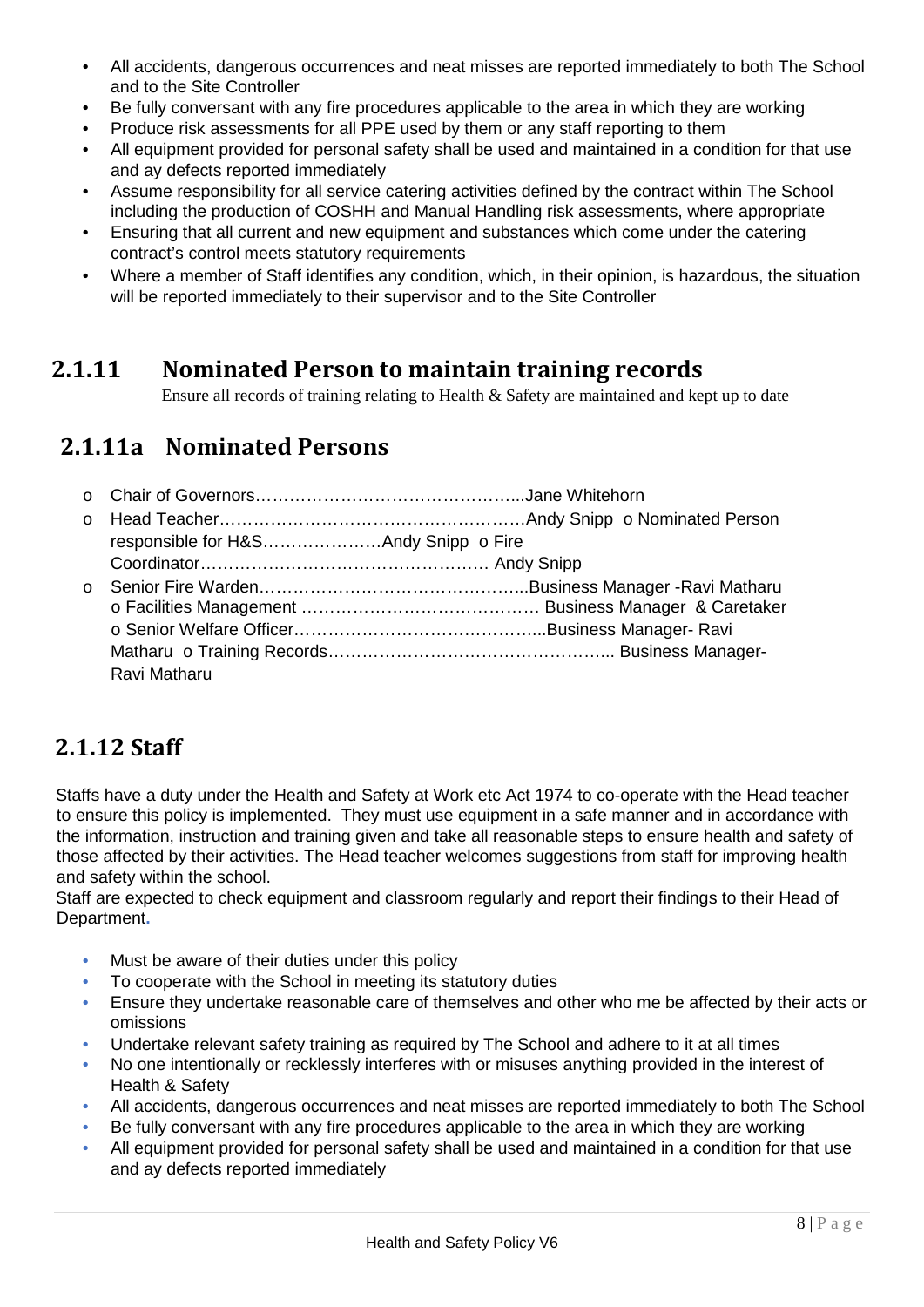- Liaise with the nominated person responsible for Health & Safety to ensure that new equipment or chemicals are not purchased until their hazards have been assessed in accordance with appropriate legislation
- Will check with the nominated person responsible for H&S any piece of work equipment supplied by a third party with the intended use by The School Staff conforms to the Provision and use of Work Equipment Regulations 1998. Ensure the appropriate risk assessments have carried out and the results known
- Where a member of Staff identifies any condition, which in their opinion is hazardous, the situation will be reported immediately to the Site Controller or School Business Manager
- During the course of their normal duties, Staff will use equipment and facilities that are fit for purpose and proper for the intended purpose in a safe, correct manner only as provided in the following categories:
	- o Arranged, provided and or otherwise approved by The School
	- o Provided by a third party with specific authorisation that employees of the School may use them
	- o Provided for unrestricted use by members of the public

# **3. Responsibilities of Heads of Departments or Curriculum Leaders**

- Heads of Departments/ Curriculum Leaders are responsible for drawing up safety procedures for their departments. These procedures should be reviewed regularly to ensure they are relevant and take account of experience. They must ensure their staff and students follow safe working practices at all times.
- Heads of Departments or Curriculum Leaders will ensure the equipment within their area of work is subjected to termly inspections and report defects to the Site Controller.
- Heads of Departments or Curriculum Leaders will carry out a risk assessment of the activities within their Department in accordance with the guidance issued.
- Heads of Department or Curriculum Leaders will ensure staff are made aware of their responsibilities.
- Should an accident occur in a department, the Head of the Department or Curriculum Leader will investigate the causes and will report the findings to the School Business Manager and or the Site Controller as appropriate.
- Heads of Department or Curriculum Leaders will consider the training needs of their staff and raise their requirements with the Head teacher.
- Heads of Department or Curriculum Leaders will carry out inspections of their departments and meet with the School Business Manager twice year (autumn and Spring Term) to identify issues.

Minutes will be taken for all the meetings. From these meetings, the requirement will be: (1) audit action points (2) Policies & COSHH management register (3) Heads of Department or Curriculum Leaders represent their department

#### **4. Monitoring the Effectiveness of the Policy / Health and Safety Advice**

The implementation of this policy will be monitored by regular inspection by the Heads of Departments, the Site Controller and the Headteacher. In addition, the Borough Health and Safety Advisors will carry out an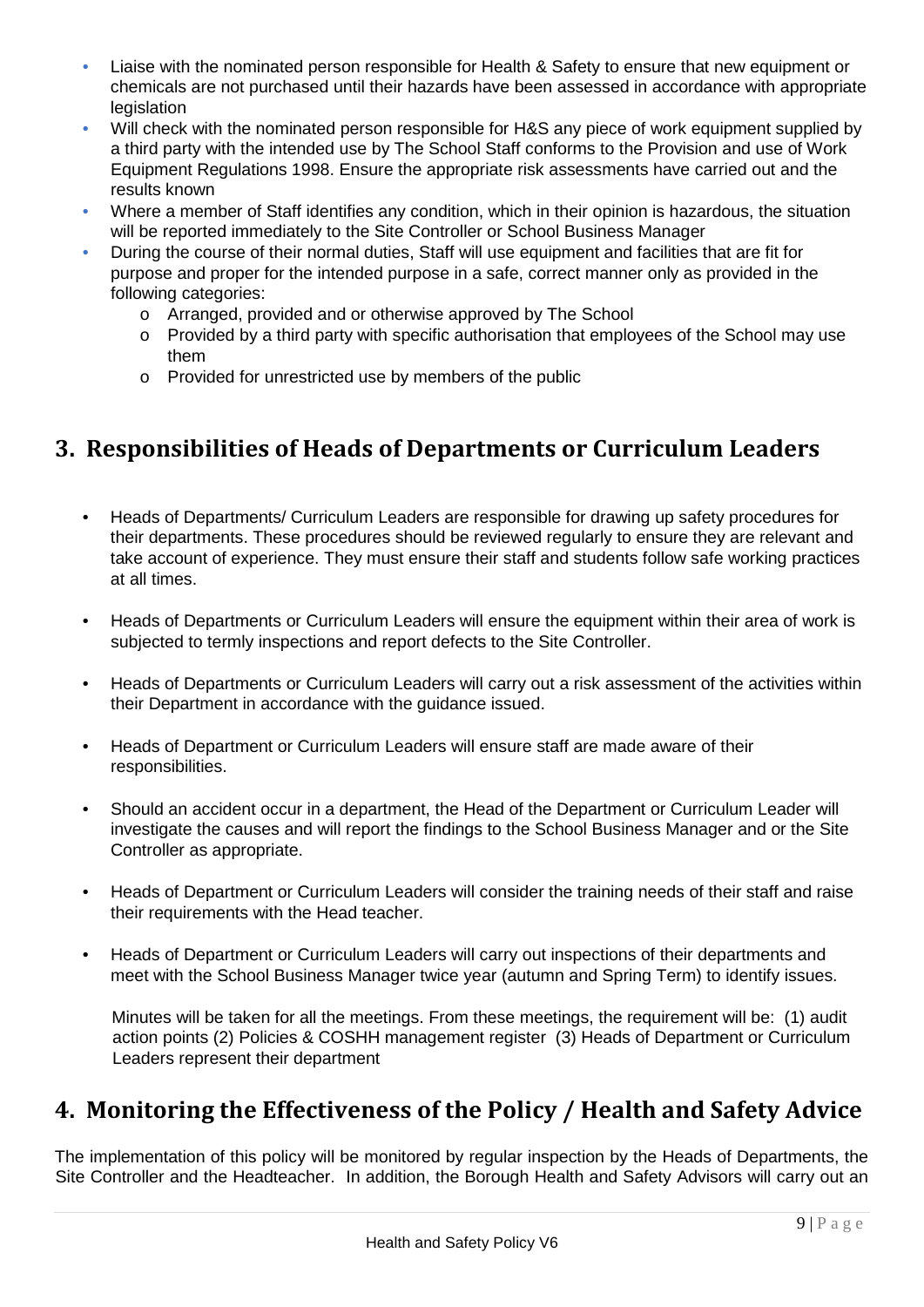audit of the school once every 12 – 18 months. Health and Safety Advisors are also available for advice at any time. They can be contacted on  $01628796000 - 1$  for HR then 4 for H&S.

#### **5. Asbestos**

The school has been surveyed for asbestos. The School Business Manager and the Borough Building Services Unit hold the asbestos register.

The register must be referred to prior to any maintenance work being carried out by School staff or contractors. Furthermore, any damage to asbestos, or substances suspected to be asbestos, is reported immediately to Building Services on 01628 796476 and the area cordoned off until it is made safe.

#### **6. Violence against staff**

The LA, Governors and the Headteacher will not tolerate acts of aggression against staff from any person. Such incidents will be dealt with in accordance with the LEA's policy on violence against staff. Should members of staff be subjected to violence they will receive all the support needed from the LEA and the School.

### **7. Work outside normal Hours- Lone Worker Policy applies**

When a member of staff is working outside normal working hours, the Site Controller will be informed so that appropriate security measures can be implemented. The Site Controller has been provided with means of communications and is able to call for assistance if needed.

#### **8. Security**

Security is of great importance to the school. The Site Controller is responsible for ensuring all the security measures that have been put in place are working effectively and are regularly monitored. All breaches of security must be reported to the Headteacher who will take the appropriate action.

# **9. Administration of Medication**

Parents may request the School to administer medication to students during school time. In the event of such a request Parents will be asked to complete the Request for school to administer medication form and receive signed agreement from the School Business Manager. The school reserves the right to seek further advice from the Local Authority Health if this is felt necessary for certain medical conditions.

#### **10. Adventure activities**

Teachers organising activities away from the school site must carry out risk assessments to include travel to and from the site area, risk assess the activity and ensure that all activities are safe before taking the children off site. This can be checked with the Off Site and Adventure Advisory Services on 0118 9835922 (fax 9833454). The LA has issued separate guidance on off-site activities. Teachers organising such activities must familiarise themselves with the guidelines.

#### **11. Seatbelts**

Teachers organising school trips must ensure minibuses and coaches used to transport children are fitted with seatbelts and the drivers are competent and experienced. Please see The School Minibus Policy.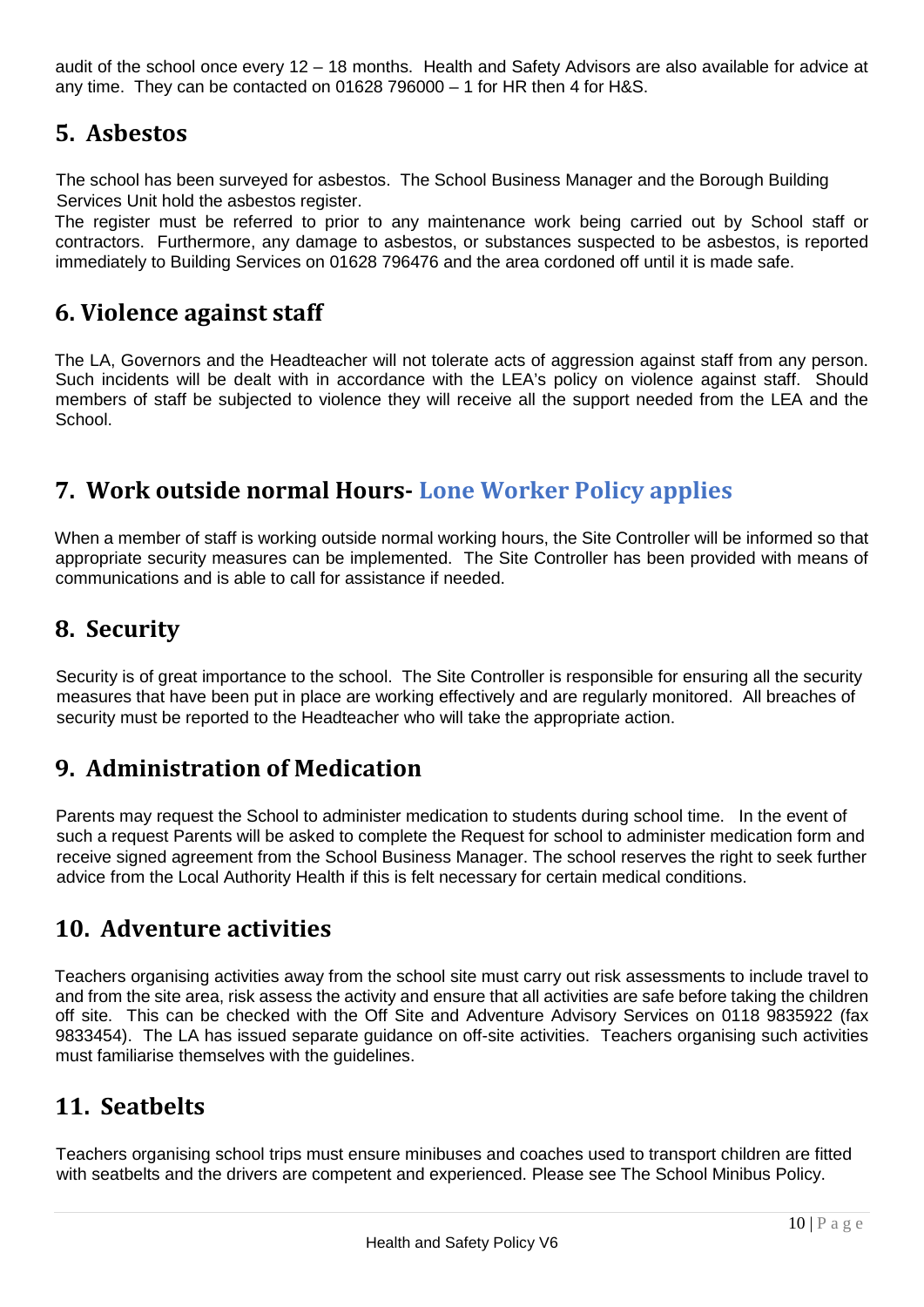#### **12. Risk Assessments must be reassessed annually or whenever the following occurs**:

- $\circ$  Change in legislation  $\circ$  Change in control measure  $\circ$  Significant change in work carried out o Transfer to new technology
- o Original assessment is no longer valid

Assessments will be recorded and records maintained. Results of such assessments will be communicated to and be available for inspection by Staff affected by them. All assessments will identify necessary protective and preventative measures.

#### **13. Arrangements**

The arrangements for the Health & Safety management system of St Peters Church of England School, are detailed within subject specific policies which give greater information on the procedures and protocols for compliance with the overall Health & Safety Policy and statutory duties.

### **14. Adopted Policies and Procedures**

All Policies and procedures issued in the interests of Health & Safety will be regarded as supplementary to this policy.

#### **14.1 COVID-19 - DfE** & HSE advice (20/05/20)

#### **What happens if someone becomes unwell at an educational or childcare setting?**

If anyone in an education or childcare setting becomes unwell with a new, continuous cough or a high temperature, or has a loss of, or change in, their normal sense of taste of smell (anosmia), they must be sent home and advised to follow the [COVID-19:](https://www.gov.uk/government/publications/covid-19-stay-at-home-guidance) [guidance](https://www.gov.uk/government/publications/covid-19-stay-at-home-guidance) [for](https://www.gov.uk/government/publications/covid-19-stay-at-home-guidance) [households](https://www.gov.uk/government/publications/covid-19-stay-at-home-guidance) [with](https://www.gov.uk/government/publications/covid-19-stay-at-home-guidance) [possible](https://www.gov.uk/government/publications/covid-19-stay-at-home-guidance) [coronavirus](https://www.gov.uk/government/publications/covid-19-stay-at-home-guidance) [infection](https://www.gov.uk/government/publications/covid-19-stay-at-home-guidance) [guidance.](https://www.gov.uk/government/publications/covid-19-stay-at-home-guidance)

If a child is awaiting collection, they should be moved, if possible, to a room where they can be isolated behind a closed door, depending on the age of the child and with appropriate adult supervision if required. Ideally, a window should be opened for ventilation. If it is not possible to isolate them, move them to an area which is at least 2 metres away from other people.

If they need to go to the bathroom while waiting to be collected, they should use a separate bathroom if possible. The bathroom should be cleaned and disinfected using standard cleaning products before being used by anyone else.

PPE should be worn by staff caring for the child while they await collection if a distance of 2 metres cannot be maintained (such as for a very young child or a child with complex needs).

In an emergency, call 999 if they are seriously ill or injured or their life is at risk. **Do not visit the GP, pharmacy, urgent care centre or a hospital.**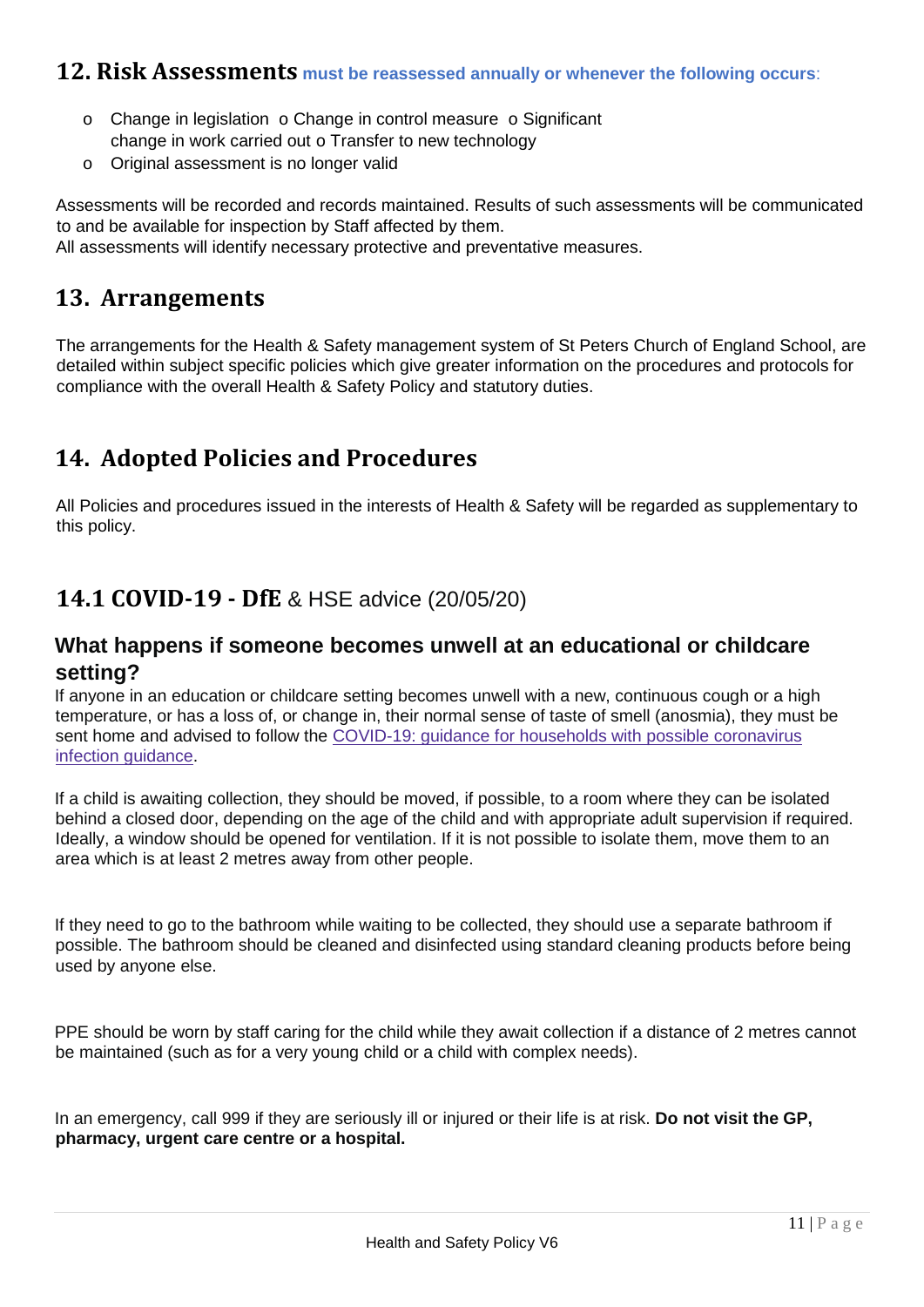If a member of staff has helped someone with symptoms, they do not need to go home unless they develop symptoms themselves (and in which case, a test is available) or the child subsequently tests positive (see 'What happens if there is a confirmed case of coronavirus in a setting?' below). They should wash their hands thoroughly for 20 seconds after any contact with someone who is unwell. Cleaning the affected area with normal household disinfectant after someone with symptoms has left will reduce the risk of passing the infection on to other people. See th[e](https://www.gov.uk/government/publications/covid-19-decontamination-in-non-healthcare-settings) [COVID-19:](https://www.gov.uk/government/publications/covid-19-decontamination-in-non-healthcare-settings) [cleaning](https://www.gov.uk/government/publications/covid-19-decontamination-in-non-healthcare-settings) [of](https://www.gov.uk/government/publications/covid-19-decontamination-in-non-healthcare-settings) [non-healthcare](https://www.gov.uk/government/publications/covid-19-decontamination-in-non-healthcare-settings) [settings](https://www.gov.uk/government/publications/covid-19-decontamination-in-non-healthcare-settings) [guidance.](https://www.gov.uk/government/publications/covid-19-decontamination-in-non-healthcare-settings)

#### **What happens if there is a confirmed case of coronavirus in a setting?**

When a child, young person or staff member develops symptoms compatible with coronavirus, they should be sent home and advised to self-isolate for 7 days. Their fellow household members should self-isolate for 14 days. All staff and students who are attending an education or childcare setting will have access to a test if they display symptoms of coronavirus, and are encouraged to get tested in this scenario.

Where the child, young person or staff member tests negative, they can return to their setting and the fellow household members can end their self-isolation.

Where the child, young person or staff member tests positive, the rest of their class or group within their childcare or education setting should be sent home and advised to self-isolate for 14 days. The other household members of that wider class or group do not need to self-isolate unless the child, young person or staff member they live with in that group subsequently develops symptoms.

As part of the national test and trace programme, if other cases are detected within the cohort or in the wider setting, Public Health England's local health protection teams will conduct a rapid investigation and will advise schools and other settings on the most appropriate action to take. In some cases a larger number of other children, young people may be asked to self-isolate at home as a precautionary measure – perhaps the whole class, site or year group. Where settings are observing guidance on infection prevention and control, which will reduce risk of transmission, closure of the whole setting will not generally be necessary.

# **14.2 PPE – advice from DfE 19th April 2020**

#### **Personal protective equipment (PPE) including face coverings and face masks**

Wearing a face covering or face mask in schools or other education settings is not recommended. Face coverings may be beneficial for short periods indoors where there is a risk of close social contact with people you do not usually meet and where social distancing and other measures cannot be maintained, for example on public transport or in some shops. This does not apply to schools or other education settings. Schools and other education or childcare settings should therefore not require staff, children and learners to wear face coverings. Changing habits, cleaning and hygiene are effective measures in controlling the spread of the virus. Face coverings (or any form of medical mask where instructed to be used for specific clinical reasons) should not be worn in any circumstance by those who may not be able to handle them as directed (for example, young children, or those with special educational needs or disabilities) as it may inadvertently increase the risk of transmission.

The majority of staff in education settings will not require PPE beyond what they would normally need for their work, even if they are not always able to maintain a distance of 2 metres from others. PPE is only needed in a very small number of cases including: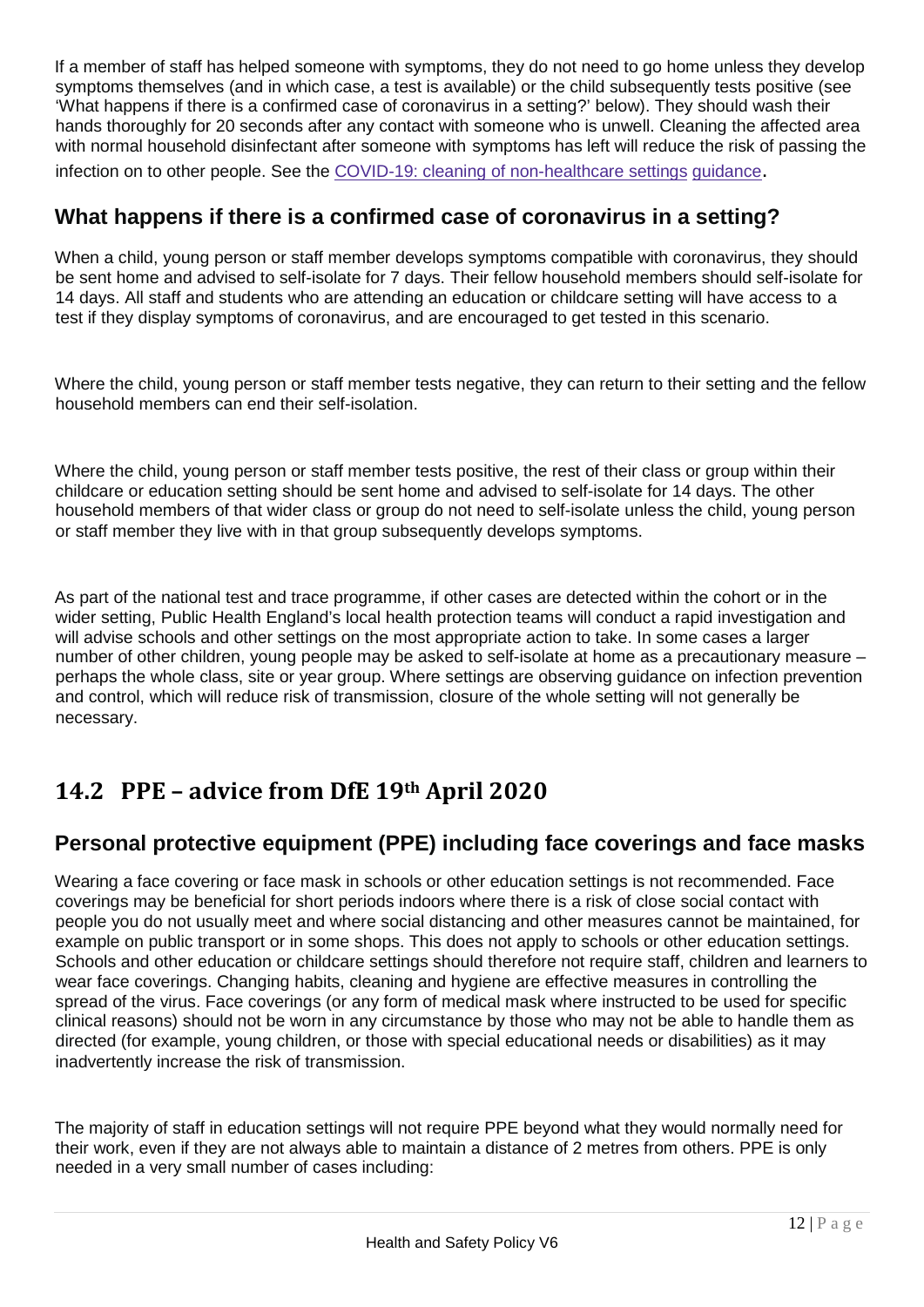- children, young people and students whose care routinely already involves the use of PPE due to their intimate care needs should continue to receive their care in the same way
- if a child, young person or other learner becomes unwell with symptoms of coronavirus while in their setting and needs direct personal care until they can return home. A fluid-resistant surgical face mask should be worn by the supervising adult if a distance of 2 metres cannot be maintained. If contact with the child or young person is necessary, then disposable gloves, a disposable apron and a fluid-resistant surgical face mask should be worn by the supervising adult. If a risk assessment determines that there is a risk of splashing to the eyes, for example from coughing, spitting, or vomiting, then eye protection should also be worn

Education, settings and providers should use their local supply chains to obtain PPE. Where this is not possible, and there is unmet urgent need for PPE in order to operate safely, they may approach their nearest local resilience forum.

Read the guidance o[n](https://www.gov.uk/government/publications/safe-working-in-education-childcare-and-childrens-social-care) [safe](https://www.gov.uk/government/publications/safe-working-in-education-childcare-and-childrens-social-care) [working](https://www.gov.uk/government/publications/safe-working-in-education-childcare-and-childrens-social-care) [in](https://www.gov.uk/government/publications/safe-working-in-education-childcare-and-childrens-social-care) [education,](https://www.gov.uk/government/publications/safe-working-in-education-childcare-and-childrens-social-care) [childcare](https://www.gov.uk/government/publications/safe-working-in-education-childcare-and-childrens-social-care) [and](https://www.gov.uk/government/publications/safe-working-in-education-childcare-and-childrens-social-care) [children's](https://www.gov.uk/government/publications/safe-working-in-education-childcare-and-childrens-social-care) [social](https://www.gov.uk/government/publications/safe-working-in-education-childcare-and-childrens-social-care) [care](https://www.gov.uk/government/publications/safe-working-in-education-childcare-and-childrens-social-care) [f](https://www.gov.uk/government/publications/safe-working-in-education-childcare-and-childrens-social-care)or more information about preventing and controlling infection, including the use of PPE.

### **15. Additional Policies and Procedures (NB** *required as per legislation)*

- *1.* C.O.S.H.H. LCoP (*Control of Substance Hazards to Health – Code of Practise)*
- *2.* Control of Contractors LCoP
- *3.* Critical Incident Policy
- *4.* Department Policies: Science/ Design & Technology (*where appropriate)*
- *5.* Display Screen Equipment Policy
- *6.* Duty of Care Policy
- *7.* Environmental Policy/ Recycling Policy
- *8.* Electrical Systems and Equipment Policy
- *9.* Field Trip Policy
- *10.* Fire Policy
- *11.* Lone Working Policy
- *12.* Manual Handling Operations Policy
- *13.* Medical Policy
	- a. Anaphylaxis Policy
	- b. Asthma Policy
	- c. Diabetes Policy
	- d. Epilepsy Policy
	- e. Medical Cover Policy
	- f. Drug Policy
		- g. Sun Protection Policy
- *14.* Taxis / Minibus Policy
- *15.* Monitoring & Review Policy
- *16.* Personal Protective Equipment Policy
- *17.* Policy for safeguarding and promoting student welfare
- *18.* Risk Assessment Policy
- *19.* Safe Access Policy
- *20.* Slips, Trips and Falls Policy
- *21.* Smoking Policy
- *22.* Work Experience Policy